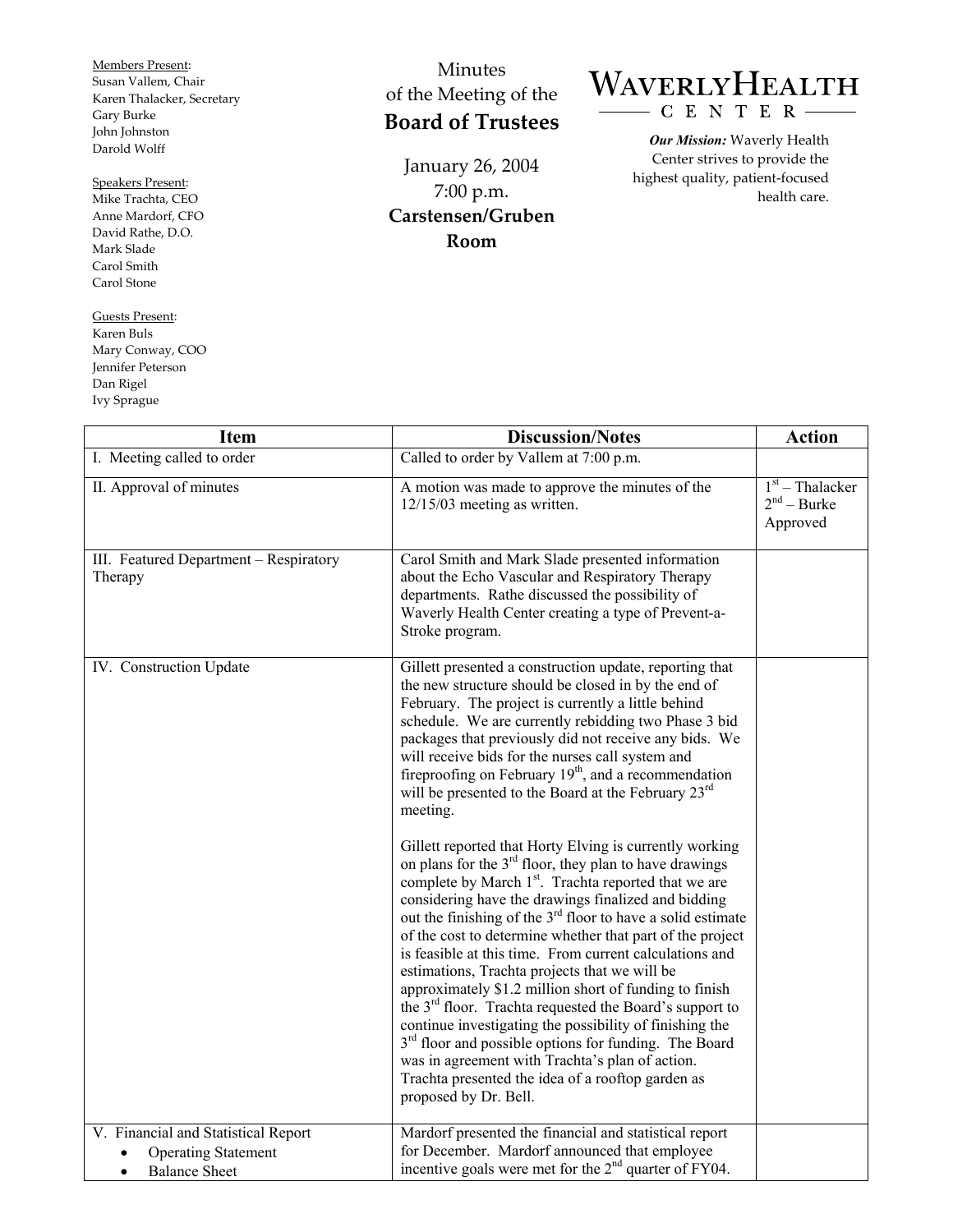| <b>Investment Report</b><br>$\bullet$               | A motion was made to approve the financial and<br>statistical report as written and the payout of the<br>employee incentive bonus. | $1st$ – Thalacker<br>$2nd - Burke$<br>Approved |
|-----------------------------------------------------|------------------------------------------------------------------------------------------------------------------------------------|------------------------------------------------|
| Ambulance Report<br>Home Health Report<br>$\bullet$ | Mardorf presented the Ambulance and Home Health<br>reports for December as distributed to the Board<br>members.                    | Accepted                                       |
| VI. Committee Reports                               |                                                                                                                                    |                                                |
| Performance Improvement                             | Stone presented the Performance Improvement report                                                                                 | Accepted                                       |
| Committee                                           | as included in the Board packets.                                                                                                  |                                                |
| <b>Environment of Care Committee</b>                | Stone presented the Environment of Care Committee<br>minutes as included in the Board packets.                                     | Accepted                                       |
| VII. CORS Report $-3^{rd}$ Quarter                  | Stone presented the 3 <sup>rd</sup> Quarter CORS Report as                                                                         | Accepted                                       |
|                                                     | included in the Board packets.                                                                                                     |                                                |
| VIII. Organizational Performance                    | Stone presented the Organizational Performance                                                                                     | Accepted                                       |
| Improvement Report – $2nd$ Quarter                  | Improvement Report – $2nd$ Quarter as included in the                                                                              |                                                |
|                                                     | Board packets.                                                                                                                     |                                                |
| IX. C.E.O.'s Report                                 |                                                                                                                                    |                                                |
| <b>Annual Competency Reports</b>                    | Trachta presented the 2003 Annual Competency                                                                                       |                                                |
|                                                     | Report. A motion was made to approve the                                                                                           | $1st$ – Thalacker                              |
|                                                     | Competency Report as written.                                                                                                      | $2nd - Johnston$                               |
|                                                     | Trachta presented the Board of Trustees Bylaws for                                                                                 | Approved                                       |
| Review of Board Bylaws                              | annual review. A motion was made to approve the                                                                                    | $1st - Wolf$                                   |
|                                                     | Bylaws as written and revised to reflect name/title                                                                                | $2nd - Burke$                                  |
|                                                     | changes.                                                                                                                           | Approved                                       |
|                                                     |                                                                                                                                    |                                                |
| Review of Board Policy                              | Trachta presented the Board Policy with revisions as<br>suggested by the Finance Committee for annual                              |                                                |
|                                                     | review. A motion was made to approve the Board                                                                                     | $1st - Johnston$                               |
|                                                     | Policy as written and revised.                                                                                                     | $2nd - Wolf$                                   |
|                                                     |                                                                                                                                    | Approved                                       |
| <b>Contracted Services Review</b>                   | Trachta presented the contracted service providers for                                                                             | $1st - Burke$                                  |
|                                                     | review. A motion was made to approve the contracted<br>service providers as individually considered.                               | $2^{\rm nd}$ – Johnston                        |
|                                                     |                                                                                                                                    | Approved                                       |
| Conflict of Interest                                | Trachta presented the annual Conflict of Interest                                                                                  |                                                |
|                                                     | statement. Board members reviewed and signed the                                                                                   |                                                |
|                                                     | statement.                                                                                                                         |                                                |
|                                                     | Trachta presented the annual Confidentiality statement.                                                                            |                                                |
| Confidentiality Statement                           | Board members reviewed and signed the statement.                                                                                   |                                                |
|                                                     |                                                                                                                                    |                                                |
| WHC Evaluation of Patient                           | Trachta gave an overview of the $2nd$ quarter patient                                                                              |                                                |
| Satisfaction                                        | satisfaction survey results as included in the Board<br>packets. He reported that patient satisfaction for the                     |                                                |
|                                                     | quarter was 94%, which exceeded the 92.5% goal set                                                                                 |                                                |
|                                                     | for the employee incentive bonus.                                                                                                  |                                                |
|                                                     |                                                                                                                                    |                                                |
| X. Medical Staff Report                             | No report.                                                                                                                         |                                                |
| XI. Old Business                                    |                                                                                                                                    |                                                |
| Purchase of Property                                | Trachta referred to the motion approved by the Board                                                                               |                                                |
|                                                     | of Trustees on November 24, 2003 to purchase the                                                                                   |                                                |
|                                                     | Rohlf Memorial Clinic from Clover. In further                                                                                      |                                                |
|                                                     | discussions with Clover, they have expressed interest<br>in having Waverly Health Center purchase the property                     |                                                |
|                                                     | directly from Allen Hospital at the price they had                                                                                 |                                                |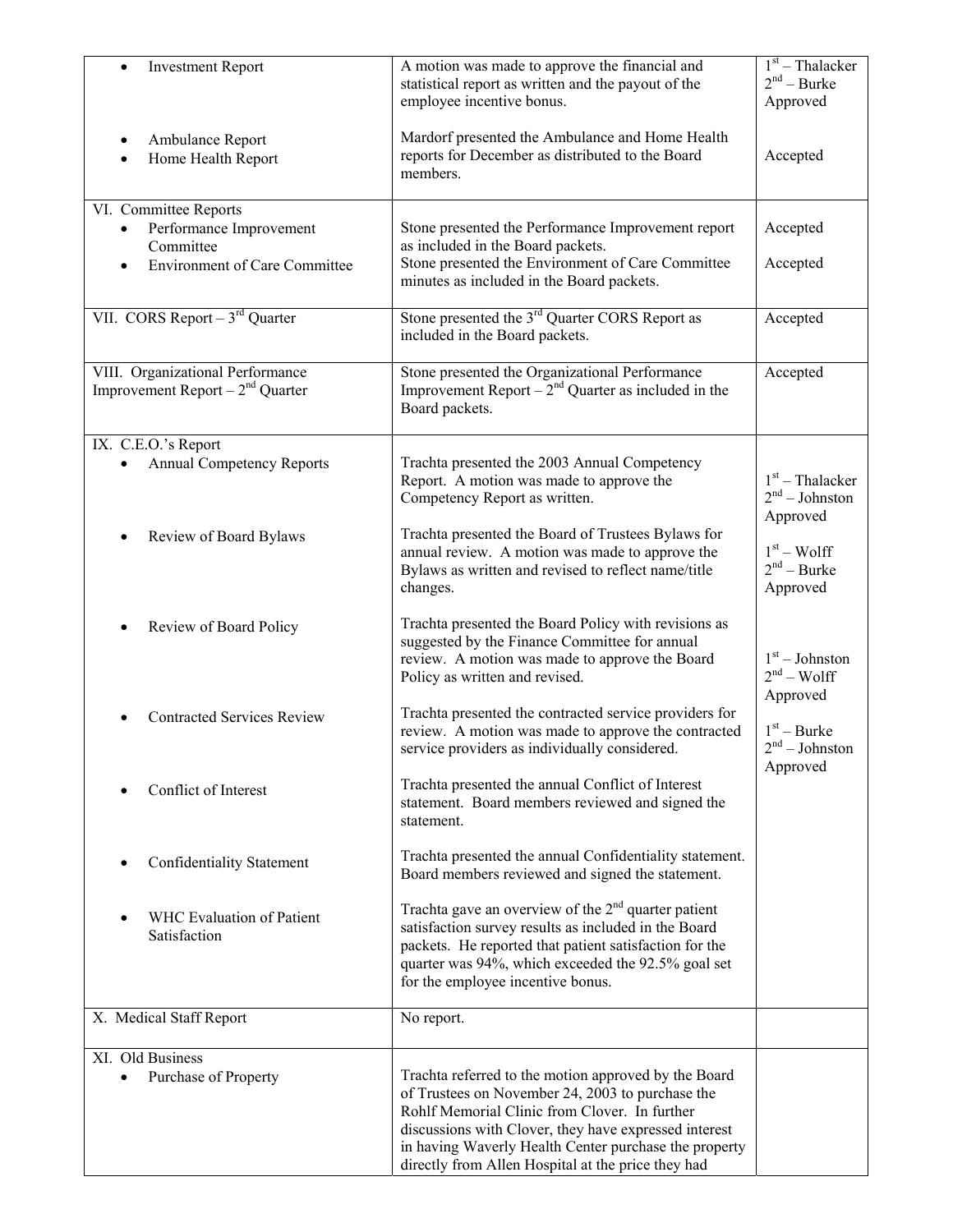|                                                                                                                                                                                                                | previously negotiated - \$450,000. A motion was made<br>to amend the November 24, 2003 action to purchase<br>the Rohlf Memorial Clinic property directly from Allen<br>Hospital for \$450,000.<br>In an unrelated event, Trachta has learned there will be<br>an unrestricted \$50,000 donation made to the hospital<br>in the coming year.                                                                        | $\overline{1^{st}}$ – Burke<br>$2nd$ -Thalacker<br>Approved |
|----------------------------------------------------------------------------------------------------------------------------------------------------------------------------------------------------------------|--------------------------------------------------------------------------------------------------------------------------------------------------------------------------------------------------------------------------------------------------------------------------------------------------------------------------------------------------------------------------------------------------------------------|-------------------------------------------------------------|
| Physician Recruitment                                                                                                                                                                                          | Trachta reported that physician recruitment is ongoing.                                                                                                                                                                                                                                                                                                                                                            |                                                             |
| XII. New Business<br>Election of Officers                                                                                                                                                                      | Election of Officers:<br>A motion was made to approve the nomination of<br>Susan Vallem to the position of Chair of the Board of<br>Trustees. Vallem accepted appointment to the position.                                                                                                                                                                                                                         | $1st$ – Thalacker<br>$2nd - Wolf$<br>Approved               |
|                                                                                                                                                                                                                | A motion was made to approve the nomination of<br>Karen Thalacker to the position of Secretary of the<br>Board of Trustees. Thalacker accepted appointment to<br>the position                                                                                                                                                                                                                                      | $1st$ – Burke<br>$2nd - Johnston$<br>Approved               |
| Resignations from Medical Staff:<br>Stephen Koopmeiners, M.D.<br>Appointments to Medical Staff:<br>• Phyllis Steffen, R.N.<br>Richard Menning, M.D.<br>Valerie Nicholson, M.D.<br>• Christopher Nicholas, M.D. | Trachta presented the resignation from Medical Staff<br>and the appointments to Medical Staff as listed at left.<br>A motion was made to approve the preceding as<br>individually considered.                                                                                                                                                                                                                      | $1st - Wolf$<br>$2nd$ -Thalacker<br>Approved                |
| New/Revised Policies:<br>Courier Service                                                                                                                                                                       | Trachta described the new policy as listed at left. A<br>motion was made to approve the new policy.                                                                                                                                                                                                                                                                                                                | $1st - Burke$<br>$2nd - Wolf$<br>Approved                   |
| Finance Committee<br>• Capital Requests<br>$E-MAR$<br>Electronic Video<br>٠<br>Colonoscope & Fiber<br>Ureteroscope                                                                                             | Trachta reported that the Finance Committee met on<br>1/19/04. Trachta presented the minutes as included in<br>the packet for the 1/19/04 meeting as well as the<br>$6/13/03$ meeting. A motion was made to approve the<br>minutes as written.                                                                                                                                                                     | $1st - Burke$<br>$2nd - Wolf$<br>Approved                   |
|                                                                                                                                                                                                                | Trachta presented the following motion for capital<br>purchases as brought forth by the Finance Committee:<br>E-MAR at a cost not to exceed \$12,000<br>٠<br>Electronic Video Colonoscope & Fiber<br>٠<br>Ureteroscope at a cost not to exceed \$33,210                                                                                                                                                            | $1st - Wolf$<br>$2nd - Burke$<br>Approved                   |
| Personnel Committee                                                                                                                                                                                            | Trachta reported that the Personnel Committee met<br>prior to this meeting. Trachta presented the minutes of<br>the Personnel Committee meetings as included in the<br>packet for 12/15/03, 7/28/03, 7/14/03, 6/16/03, and<br>$5/20/03$ . A motion was made to approve the minutes as<br>written.<br>Trachta reported that the Personnel Committee selected<br>Connie Koehler as February's Employee of the Month. | $1st$ – Thalacker<br>$2nd - Johnston$<br>Approved           |
|                                                                                                                                                                                                                | Trachta presented a motion with a second from the<br>Personnel Committee to approve a market adjustment<br>for wages in the amount of approximately \$80,000 as<br>recommended by the Director's Council and based                                                                                                                                                                                                 | $1st - Burke$<br>$2nd$ -Thalacker<br>Approved               |